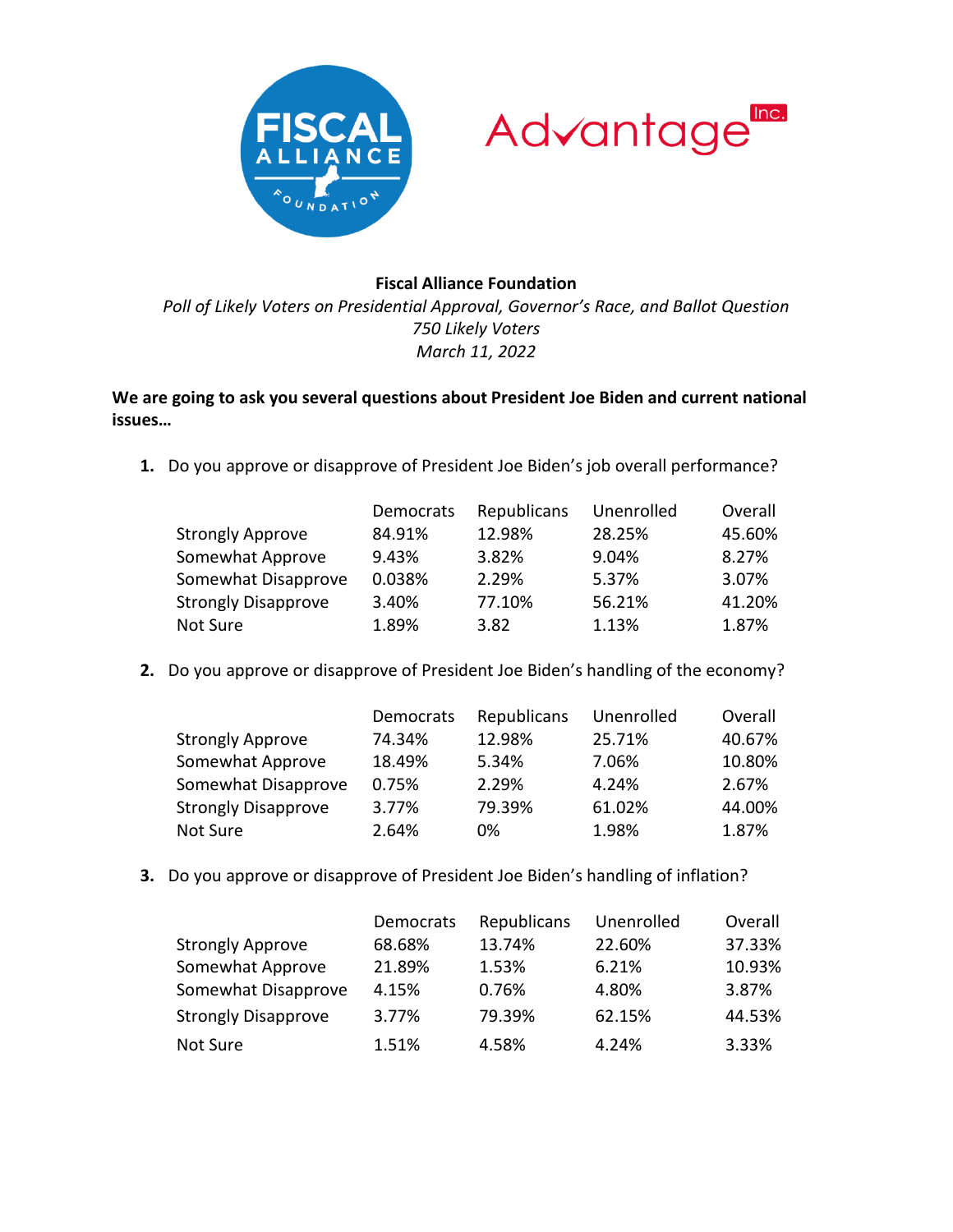**4.** Do you approve or disapprove of President Joe Biden's handling of the conflict in Russia and the Ukraine?

|                            | Democrats | Republicans | Unenrolled | Overall |
|----------------------------|-----------|-------------|------------|---------|
| <b>Strongly Approve</b>    | 75.09%    | 17.56%      | 27.97%     | 42.80%  |
| Somewhat Approve           | 17.74%    | 3.82%       | 12.71%     | 12.93%  |
| Somewhat Disapprove        | 1.5%      | 2.29%       | 5.37%      | 3.47%   |
| <b>Strongly Disapprove</b> | 3.02%     | 71.76%      | 49.44%     | 36.93%  |
| Not Sure                   | 2.64%     | 4.58%       | 4.52%      | 3.87%   |

**Now, we are going to ask you several questions about issues in Massachusetts and this November's general election…**

**5.** A potential ballot question that would go before the voters this November seeks to cement the classification of so-called "gig economy workers" – people earn money through apps like Uber, Lyft, Door Dash, and others. If the ballot question passes, these workers would continue to be classified as independent contractors, rather than full employees. Supporters of this measure say that independent contractors have more flexibility and can act as their own boss, while also providing new benefits including healthcare. Opponents say that as regular employees, workers will have greater benefits and increased protections. If the election were held today, would you support or oppose this ballot measure?

|                         | Democrats | Republicans | Unenrolled | Overall |
|-------------------------|-----------|-------------|------------|---------|
| <b>Strongly Support</b> | 32.45%    | 18.32%      | 25.99%     | 26.93%  |
| Somewhat Support        | 10.19%    | 8.40%       | 8.19%      | 8.93%   |
| Not Sure                | 24.53%    | 41.98%      | 28.53%     | 29.47%  |
| Somewhat Oppose         | 15.85%    | 11.45%      | 16.10%     | 15.20%  |
| <b>Strongly Oppose</b>  | 16.98%    | 19.85%      | 21.19%     | 19.47%  |

**6.** Many consumers use companies such as Uber and Lyft for transportation needs and many other consumers use companies like Instacart for the delivery of groceries and other important items. If those services were not available, would you be:

|                               | Democrats | Republicans | Unenrolled | Overall |
|-------------------------------|-----------|-------------|------------|---------|
| Seriously<br>inconvenienced   | 12.45%    | 3.82%       | 7.91%      | 8.80 %  |
| Somewhat<br>inconvenienced    | 20.00%    | 18.32%      | 15.25%     | 17.47%  |
| Not inconvenienced at<br>all. | 67.55%    | 77.86%      | 76.84%     | 73.73%  |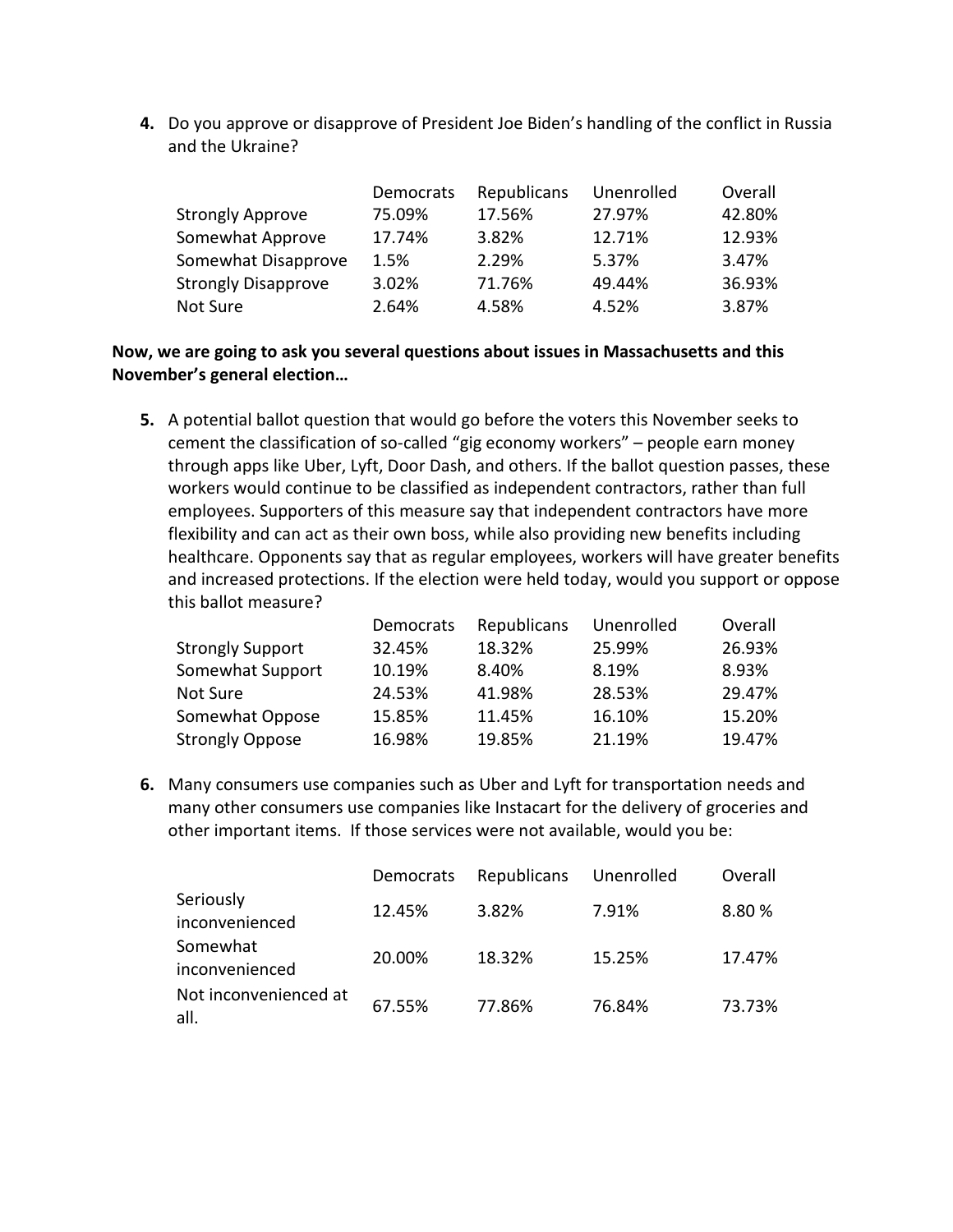**7.** How often do you use apps or services that employ "gig economy" workers, such as Uber, Lyft, Door Dash, Instacart, and others?

|                     | Democrats | Republicans | Unenrolled | Overall |
|---------------------|-----------|-------------|------------|---------|
| Once a Week or More | 13.96%    | 1.53%       | 8.76%      | 9.33%   |
| 1-3 Times per Month | 10.19%    | 6.87%       | 10.45%     | 9.73%   |
| Rarely              | 32.08%    | 18.32%      | 25.14%     | 26.40%  |
| Never               | 43.77%    | 73.28%      | 56.65%     | 54.53%  |

**7a**. On a scale of 1-10, where 10 = very important and 1 = not important at all, how much of a factor is PRICE in deciding whether to use one of these apps?

|         | Democrats | Republicans Unenrolled |        | Overall |
|---------|-----------|------------------------|--------|---------|
| $1 - 3$ | 23.77%    | 8.57%                  | 35.03% | 35.48 % |
| 4-6     | 9.43%     | 42.86%                 | 24.20% | 22.87%  |
| 7-10    | 23.02%    | 48.57%                 | 40.76% | 41.64%  |

**7b**. On a scale of 1-10, where 10 = very important and 1 = not important at all, how much of a factor is FLEXIBILITY in deciding whether to use one of these apps?

|          | Democrats | Republicans | Unenrolled | Overall |
|----------|-----------|-------------|------------|---------|
| $1 - 3$  | 12.45%    | 17.14%      | 15.92%     | 18.77 % |
| 4-6      | 12.45%    | 40.00%      | 38.85%     | 31.67%  |
| $7 - 10$ | 31.32%    | 42.86%      | 45.22%     | 49.56%  |

**8.** Thinking back to the proposed ballot question: I'm going to read you two statements. Please tell me which one you find more convincing as you consider your vote: STATEMENT A: Proponents of the ballot question say that letting gig economy workers remain as independent contractors would protect flexibility in scheduling, while also providing *new* benefits including healthcare stipends, paid leave, and more for all appbased drivers in Massachusetts.

STATEMENT B: Several labor unions oppose the ballot question, claiming that gig economy workers would be stripped "of basic employment protections all other employees in Massachusetts are entitled."

Which do you find more convincing?

|                | Democrats | Republicans | Unenrolled | Overall |
|----------------|-----------|-------------|------------|---------|
| Statement A    | 34.72%    | 34.35%      | 37.29%     | 35.87%  |
| Statement B    | 35.85%    | 19.08%      | 25.71%     | 28.13%  |
| <b>Neither</b> | 10.94%    | 17.56%      | 16.95%     | 14.93%  |
| Undecided      | 18.49%    | 29.01%      | 20.06%     | 21.07%  |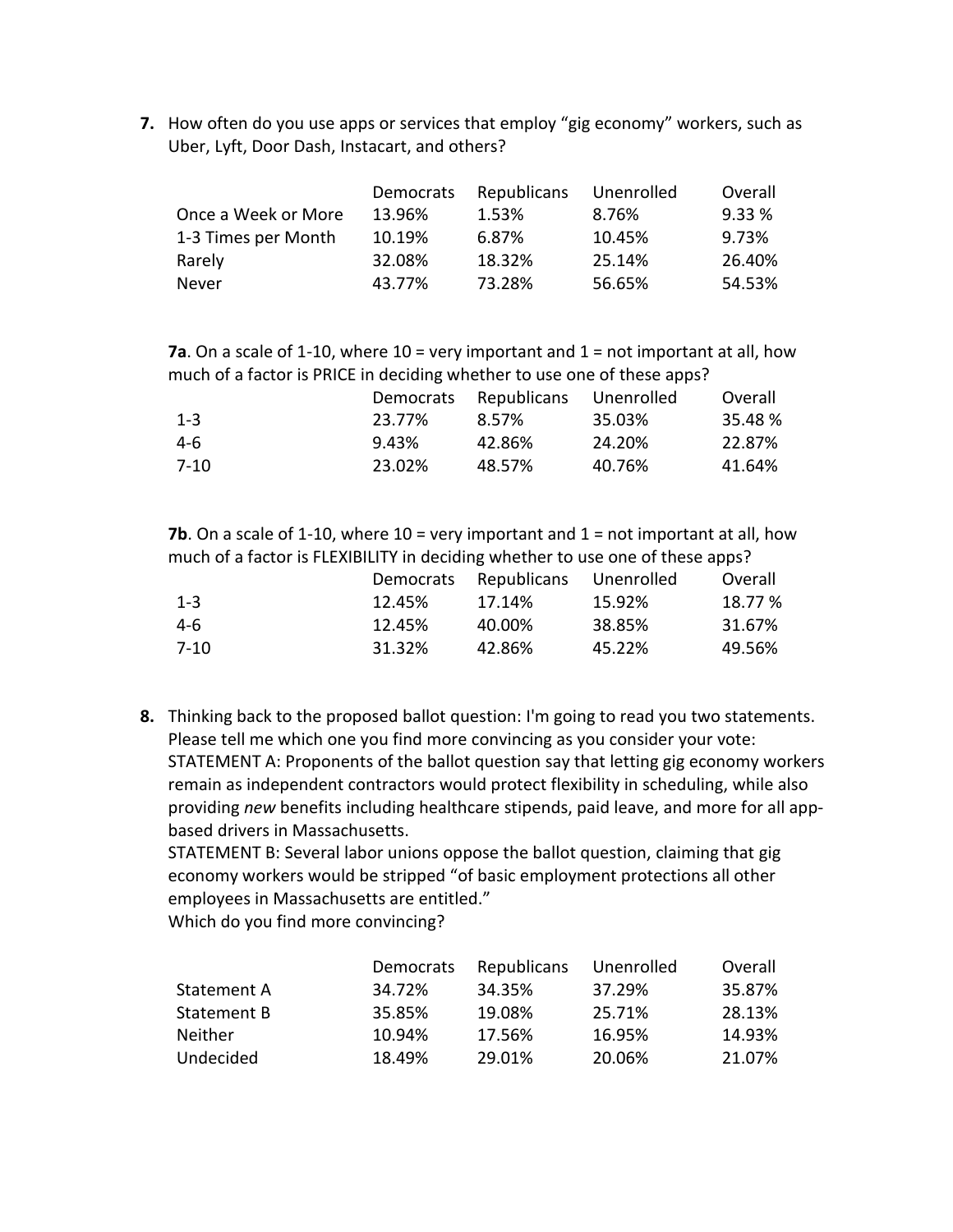**9.** In 2020, the Attorney General filed a lawsuit that could result in the reclassification of gig economy workers as employees instead of independent contractors. Which of the following is closer to your opinion?

|                                                       | Democrats | Republicans | Unenrolled | Overall |
|-------------------------------------------------------|-----------|-------------|------------|---------|
| This issue should be<br>resolved by the<br>voters     | 35.85%    | 49.62%      | 52.82%     | 46.27 % |
| This issue should be<br>decided through the<br>courts | 38.87%    | 26.72%      | 25.71%     | 30.53%  |
| Not sure                                              | 25.28%    | 23.66%      | 21.47%     | 23.20%  |

**10.** When considering your vote for Governor later this year, how much of a factor will a candidate's position on the ballot question in determining who gets your vote?

|                                                                                                   | Democrats | Republicans | Unenrolled | Overall |
|---------------------------------------------------------------------------------------------------|-----------|-------------|------------|---------|
| A candidate's position<br>will matter a great<br>deal.                                            | 19.62%    | 16.79%      | 22.88%     | 20.67 % |
| A candidate's position<br>on the ballot question<br>will matter a little.                         | 40.00%    | 26.72%      | 30.23%     | 33.07%  |
| A candidate position<br>on the ballot question<br>will have no effect on<br>my vote for Governor. | 40.38%    | 56.49%      | 46.89%     | 46.27%  |

**11.** Governor Charlie Baker is not running for reelection this November, creating an open seat. If the election were held today, who would you vote for?

|                      | Democrats | Republicans | Unenrolled | Overall |
|----------------------|-----------|-------------|------------|---------|
| Sonia Chang Diaz     | 2.26%     | 2.29%       | 0.0%       | 1.20%   |
| <b>Geoff Diehl</b>   | 2.64%     | 26.72%      | 18.08%     | 14.13%  |
| <b>Chris Doughty</b> | 0.75%     | 9.16%       | 3.11%      | 3.33%   |
| Maura Healey         | 53.21%    | 8.40%       | 23.16%     | 31.20%  |
| Don't Know/Undecided | 41.13%    | 53.44%      | 55.65%     | 50.13%  |